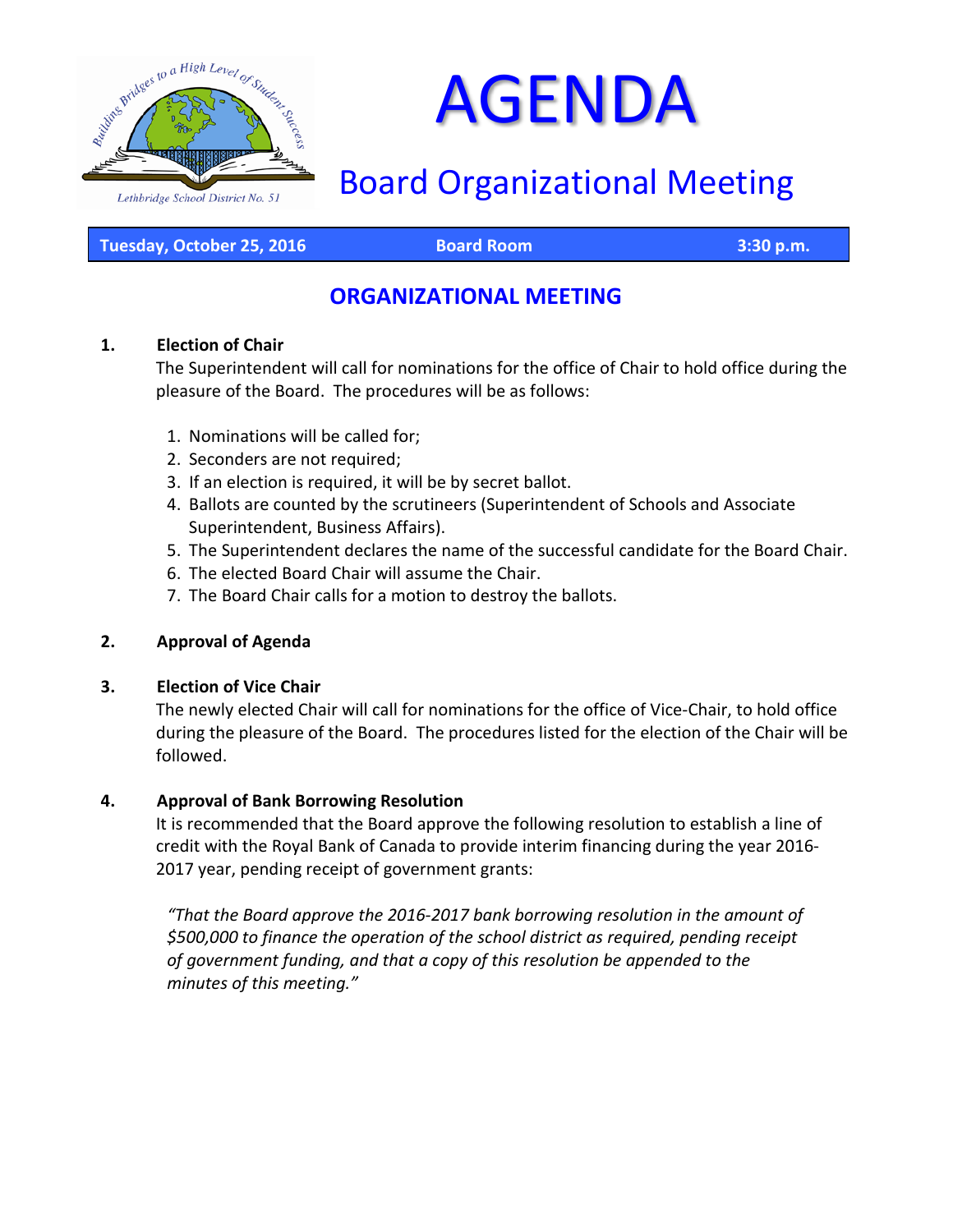#### **5. Approval of Signing Authority**

It will be necessary for the Board to approve the following resolution:

*"That the bank signing authority be the Chairman or the Vice-Chairman and the Secretary-Treasurer or, in his absence, the Director of Finance, with the exception that for the purpose of signing cheques, the signing authority shall be the Superintendent of Schools and the Secretary-Treasurer and Director of Finance and further, that the Board authorize the bank to establish an overdraft lending agreement which has been duly executed by the proper officers of the Board when loans are required."*

#### **6. Committee Reports and Terms of Reference**

All Committee reports and Terms of References were reviewed at the September 2016 meeting.

#### **7. Appointments to Committees (Enclosures)**

#### **7.1 Standing Committees**

- **7.1.1** Facilities Committee
- **7.1.2** Policy Advisory Committee
- **7.1.3** Spirit of 51 Committee
- **7.1.4** Superintendent Evaluation Committee
- **7.1.5** Board Budget Committee
- **7.1.6** Poverty Intervention Committee
- **7.1.7** Board Audit Committee
- **7.1.8** Healthy Schools Committee
- **7.1.9** Community Engagement Committee

#### **7.2 Special (ad hoc) Committees**

- **7.2.1** ATA Negotiating Committee
- **7.2.2** CUPE (Local 290) Negotiating Committee
- **7.2.3** CUPE (Local 2843) Negotiating Committee
- **7.2.4** Non Union Staff Committee
- **7.2.5** Expulsion Committee

#### **7.3 Joint Committees**

- **7.3.1** ATA Working Conditions Committee
- **7.2.3** Business and Education Committee
- **7.4.3** City/School Boards Committee

#### **7.4 Appointment of Board Representatives**

- **7.4.1** ASBA Zone 6 Executive
- **7.4.2** District School Council
- **7.4.3** District Student Advisory Council
- **7.4.4** Making Connections Advisory Council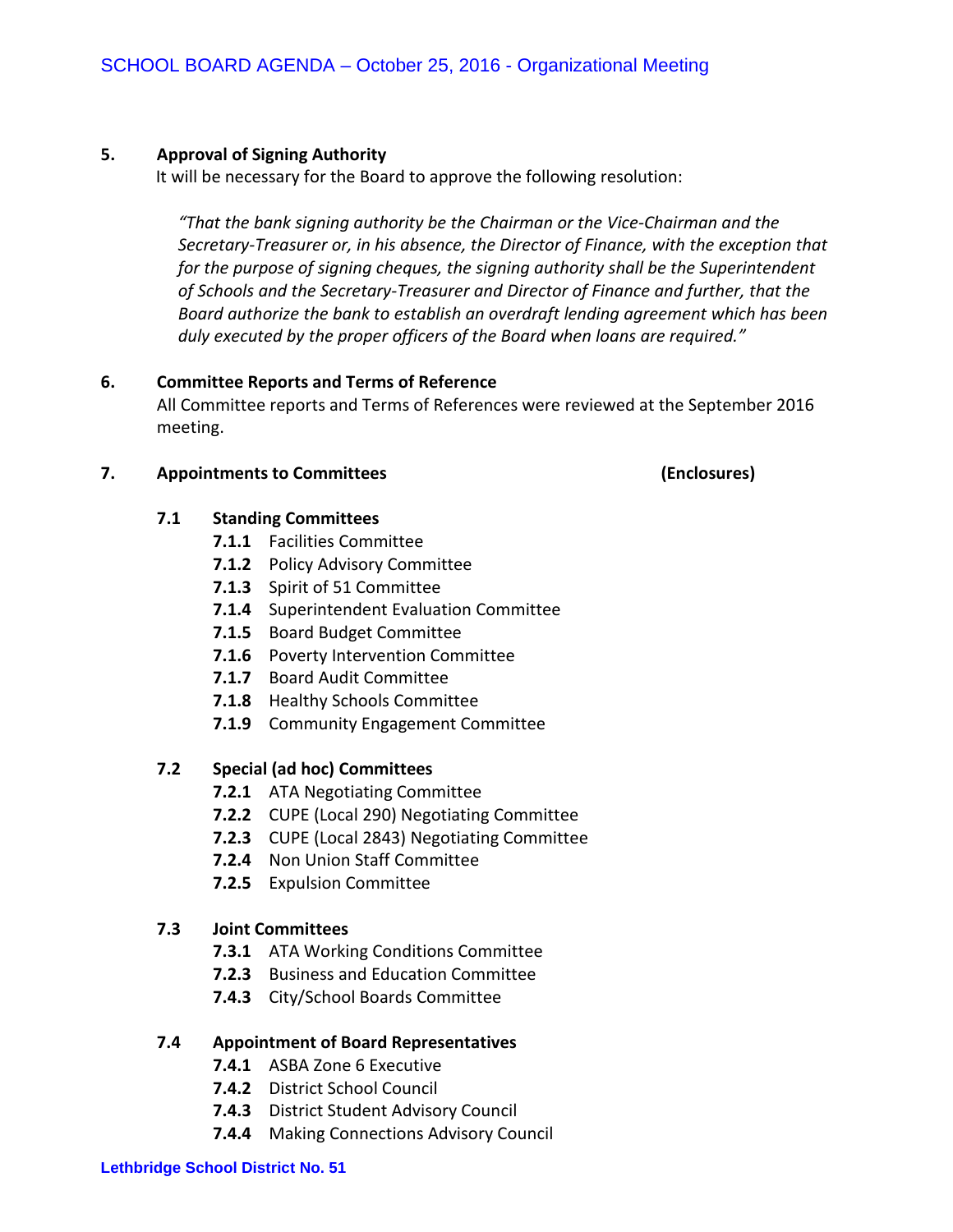- **7.4.5** First Nations, Metis, Inuit (FNMI) Advisory Committee
- **7.4.6** Community and Social Development Committee (Fall 2017)

#### 8. **Adjournment**

**The Organizational Meeting will be followed immediately by a Regular Board Meeting (commencing at approximately 4:00 p.m.)**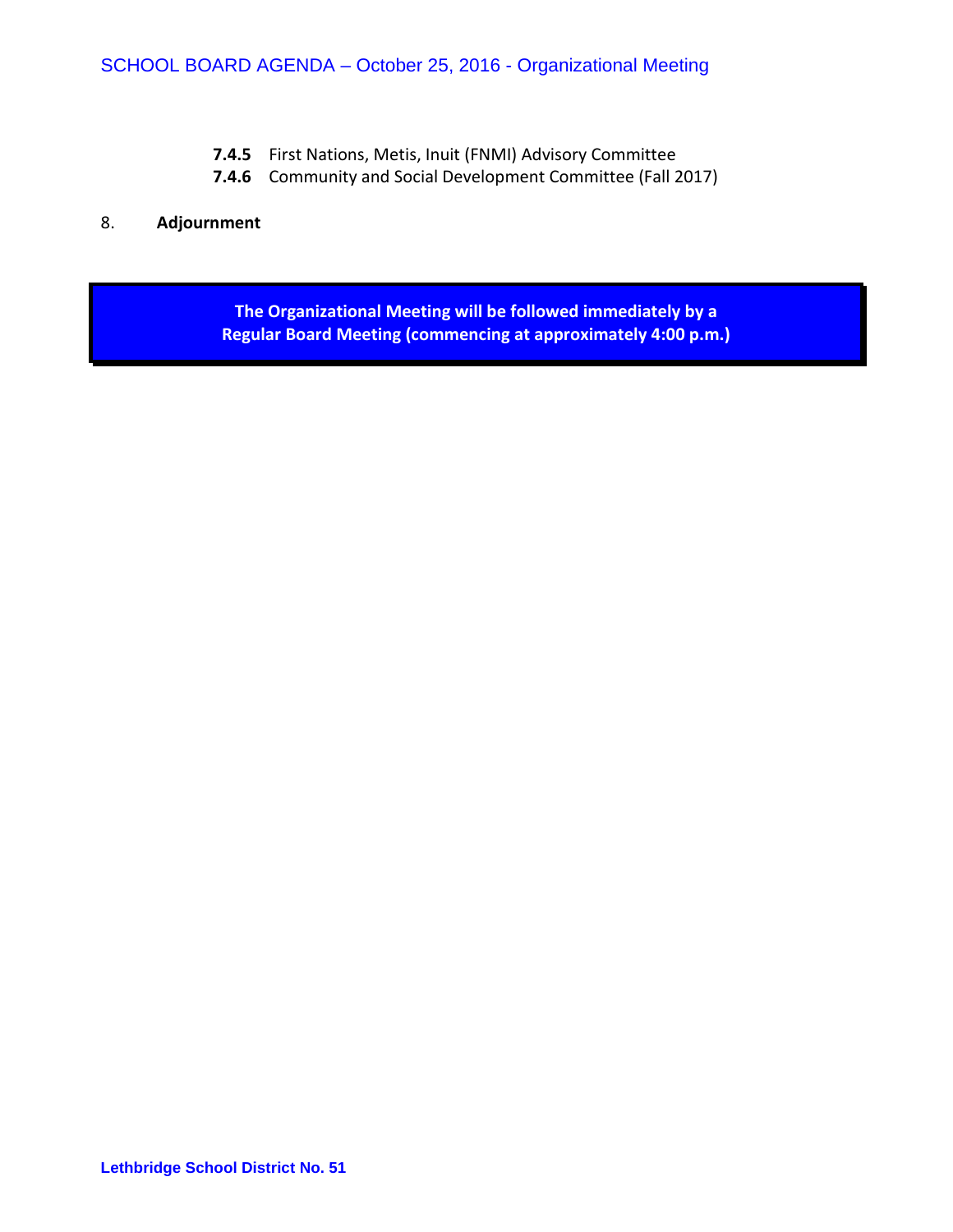## **STANDING COMMITTEES**

| Name:                        | <b>Facilities Committee</b>                                                                                                                                                                                                                                                                       |
|------------------------------|---------------------------------------------------------------------------------------------------------------------------------------------------------------------------------------------------------------------------------------------------------------------------------------------------|
| <b>Mandate:</b>              | To review school district facility needs and make recommendations to the Board<br>with respect to school facility renovation and construction under the Building<br>Quality Restoration Program, the New School Construction Program and the<br>School Modernization Program.                     |
| Membership:                  | Two Trustees serving at the pleasure of the Board, one of whom shall act as chair,<br>the Associate Superintendent, Business Affairs and the Manager of Operations and<br>Maintenance.                                                                                                            |
| <b>Remuneration:</b>         | None                                                                                                                                                                                                                                                                                              |
| Name:                        | <b>Policy Advisory Committee</b>                                                                                                                                                                                                                                                                  |
| <b>Mandate:</b>              | To provide comment and advice on Board policies and regulations brought<br>to its attention.                                                                                                                                                                                                      |
| Membership:                  | One trustee serving at the pleasure of the Board, the Superintendent of Schools and<br>one representative from each of: the Alberta Teachers' Association, CUPE - Local<br>290, CUPE - Local 2843, the District School Council and the Administrators'<br>Committee.                              |
| <b>Remuneration:</b><br>None |                                                                                                                                                                                                                                                                                                   |
| Name:                        | <b>Spirit of 51 Committee</b>                                                                                                                                                                                                                                                                     |
|                              | Committee initiated at Board Meeting on June 23, 1999                                                                                                                                                                                                                                             |
| <b>Mandate:</b>              | To foster a climate that enhances human relations and morale in the school district.                                                                                                                                                                                                              |
| Membership:                  | Two trustees appointed annually at the Organizational Meeting of the Board, one<br>to serve as Chair, Alberta Teachers' Association representative, CUPE #290<br>representative, CUPE #2843 representative, Non-union staff representative, and<br>the Associate Superintendent, Human Resources. |
| <b>Remuneration:</b>         | None                                                                                                                                                                                                                                                                                              |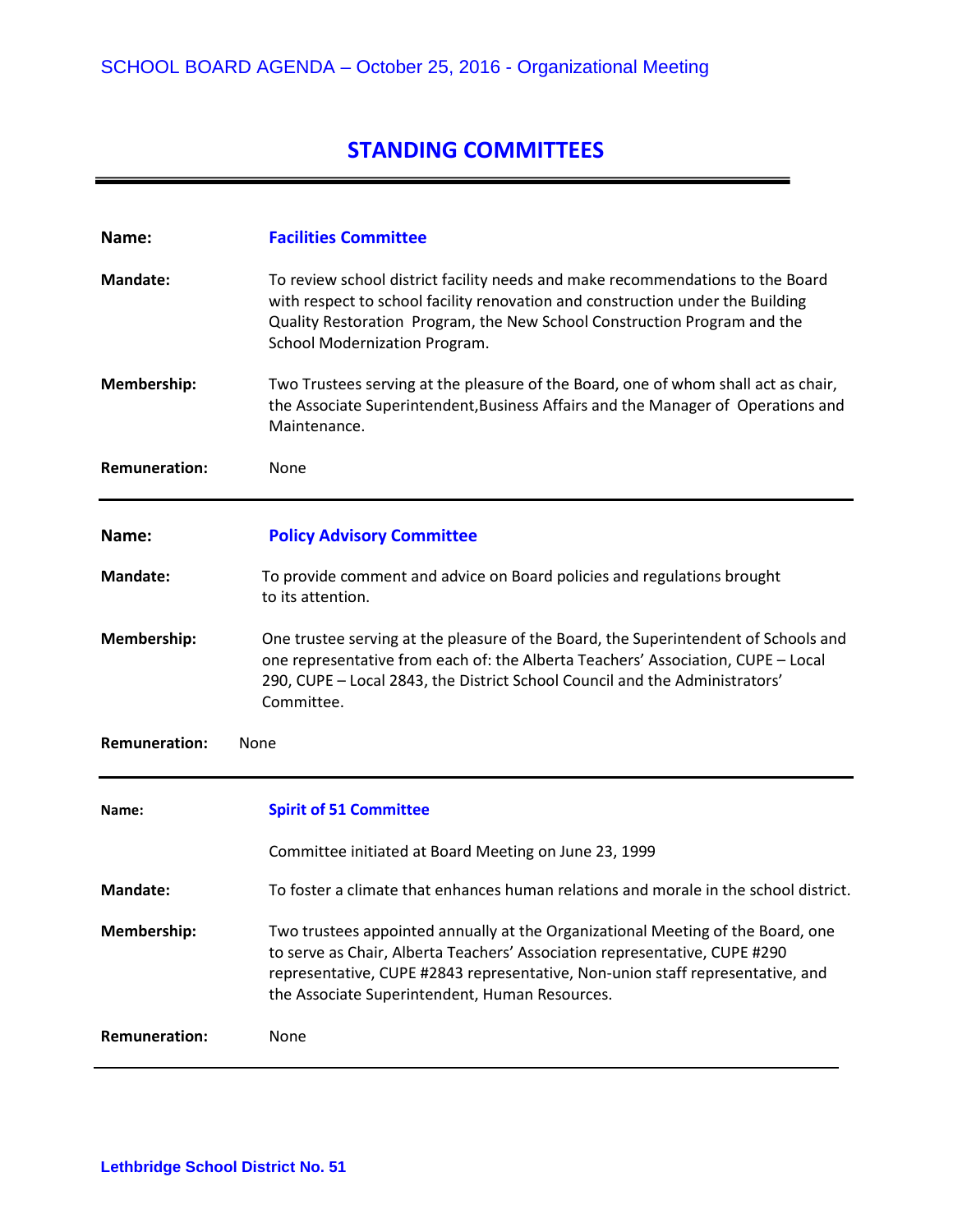## SCHOOL BOARD AGENDA – October 25, 2016 - Organizational Meeting

| Name:                | <b>Superintendent Evaluation Committee</b>                                                                                                                                                                                                                                                                                                                                                                |
|----------------------|-----------------------------------------------------------------------------------------------------------------------------------------------------------------------------------------------------------------------------------------------------------------------------------------------------------------------------------------------------------------------------------------------------------|
|                      | Committee initiated at Board Meeting on October 24, 1995.                                                                                                                                                                                                                                                                                                                                                 |
| <b>Mandate:</b>      | To carry out, on behalf of the Board, the annual appraisal of the Superintendent of<br>Schools. The appraisal report shall be submitted to the Board for approval.                                                                                                                                                                                                                                        |
| Membership:          | The committee shall consist of the Board Chair, two other trustees and the<br>Superintendent.                                                                                                                                                                                                                                                                                                             |
| <b>Remuneration:</b> | None                                                                                                                                                                                                                                                                                                                                                                                                      |
| Name:                | <b>Board Budget Committee</b><br>Committee initiated at Board Meeting on, 2002.                                                                                                                                                                                                                                                                                                                           |
| <b>Mandate:</b>      | To gather information and advise the Board on the District budget. To review the<br>budget process to ensure that stakeholders have adequate budget information and<br>appropriate opportunity for input into their school budgets and the District's<br>budget.<br>To advise and provide supporting information to the Board on budget issues<br>relating to advocacy.                                   |
| Membership:          | Two trustees (one who chairs) named at the Organizational Meeting each year,<br>Associate Superintendent, Business Affairs, and the Director of Finance                                                                                                                                                                                                                                                   |
| <b>Remuneration:</b> | None                                                                                                                                                                                                                                                                                                                                                                                                      |
| Name:                | <b>Poverty Intervention Committee</b><br>Committee initiated at Board Meeting on June 25, 2002.                                                                                                                                                                                                                                                                                                           |
| <b>Mandate:</b>      | To improve educational opportunities and achievement of students (children and<br>youth) affected by poverty. To determine the District's progress in addressing poverty<br>and make recommendations to the Board where deemed appropriate. To heighten<br>staff awareness and promote action on issues related to poverty.                                                                               |
| Membership:          | One trustee - chair, Education Centre staff member assigned lead responsibilities for<br>poverty intervention, a principal and an assistant principal, two parents, FNMI<br>Education Coordinator, three teachers - elementary, middle and high school,<br>counselling representative, CUPE 2843 representative, CUPE 290 representative, a<br>community member, and a Making Connections representative. |
| <b>Remuneration:</b> | None                                                                                                                                                                                                                                                                                                                                                                                                      |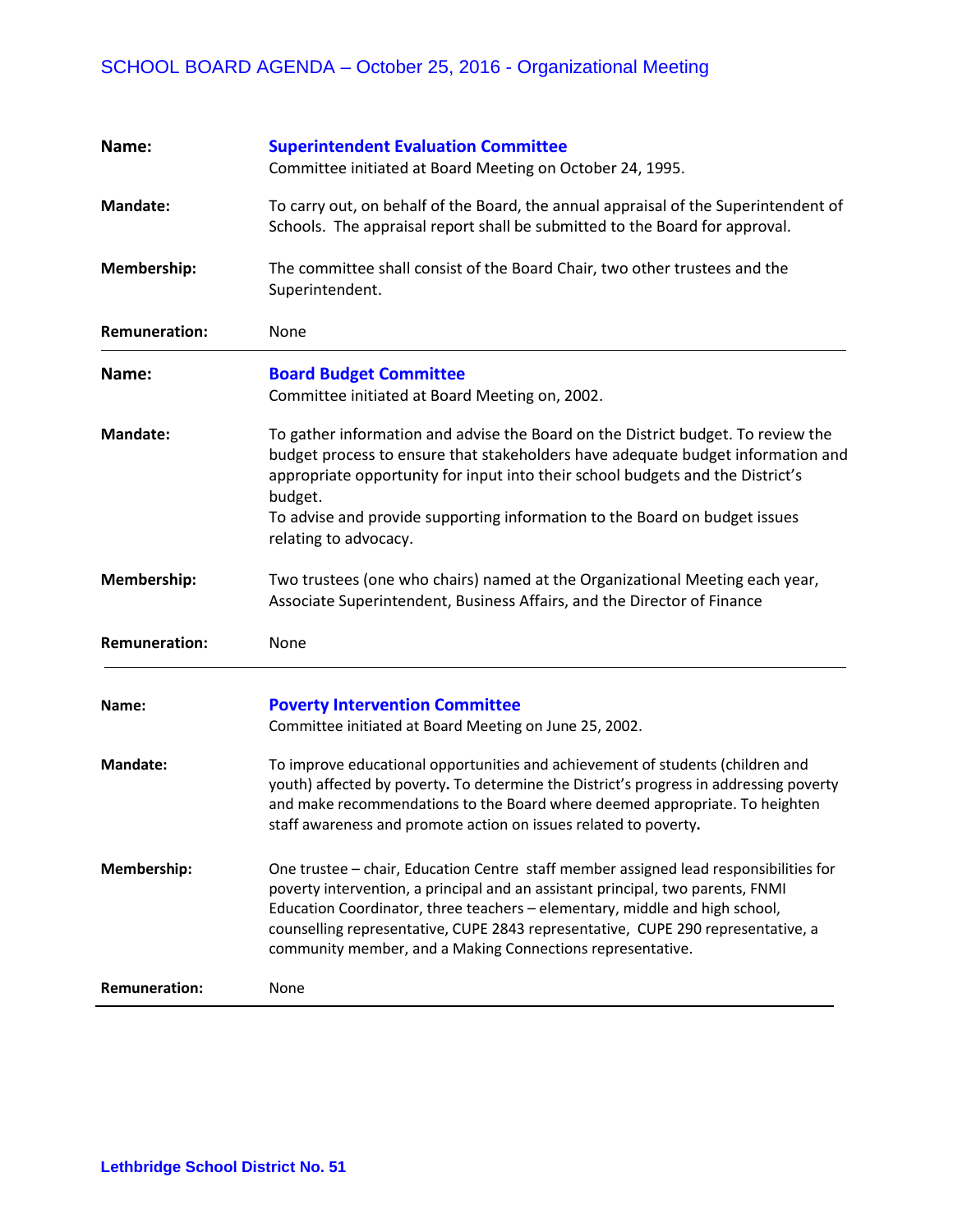## SCHOOL BOARD AGENDA – October 25, 2016 - Organizational Meeting

| Name:                | <b>Board Audit Committee</b><br>Committee initiated at Board Meeting on January 22, 2008                                                                                                                                                                                                                                                                                                                                                                                                 |
|----------------------|------------------------------------------------------------------------------------------------------------------------------------------------------------------------------------------------------------------------------------------------------------------------------------------------------------------------------------------------------------------------------------------------------------------------------------------------------------------------------------------|
| <b>Mandate:</b>      | The Audit Committee provides an independent perspective that assists the Board of<br>Trustees and the Superintendent of Schools in fulfilling oversight responsibilities for the<br>financial reporting process, the system of internal control over financial reporting, the<br>audit process (including Generally Accepted Accounting Principles (GAPP)) compliance,<br>and, monitoring the District's compliance with laws and regulations pertaining to the<br>financial operations. |
| <b>Membership:</b>   | Two member trustees from the Board Budget Committee, one of whom shall act as chair<br>of the Audit Committee; and, two members of the general public, who are independent<br>to the District, have no relationship to the audit firm and who are financially literate.                                                                                                                                                                                                                  |
| <b>Remuneration:</b> | None                                                                                                                                                                                                                                                                                                                                                                                                                                                                                     |
| Name:                | <b>Healthy Schools Committee</b><br>Committee initiated at Board Meeting on October 27, 2008.                                                                                                                                                                                                                                                                                                                                                                                            |
| Mandate:             | To promote and facilitate healthy lifestyles among students, families and staff of the<br>District.                                                                                                                                                                                                                                                                                                                                                                                      |
| Membership:          | Two trustees, Associate Superintendent, Instructional Services, elementary and<br>secondary administrators, two classroom teachers, three parents, and representatives<br>from Alberta Health Services                                                                                                                                                                                                                                                                                   |
| <b>Remuneration:</b> | None                                                                                                                                                                                                                                                                                                                                                                                                                                                                                     |
| Name:                | <b>Community Engagement Committee</b><br>Committee initiated at Board Retreat March 2011.                                                                                                                                                                                                                                                                                                                                                                                                |
| <b>Mandate:</b>      | To develop ways for the Board to fully engage all sectors of the community.                                                                                                                                                                                                                                                                                                                                                                                                              |
| <b>Membership:</b>   | Two trustees, Superintendent or Designate, Communications Officer, minimum of one<br>representative from the District School Council, and minimum of one community<br>representative.                                                                                                                                                                                                                                                                                                    |
| <b>Remuneration:</b> | None                                                                                                                                                                                                                                                                                                                                                                                                                                                                                     |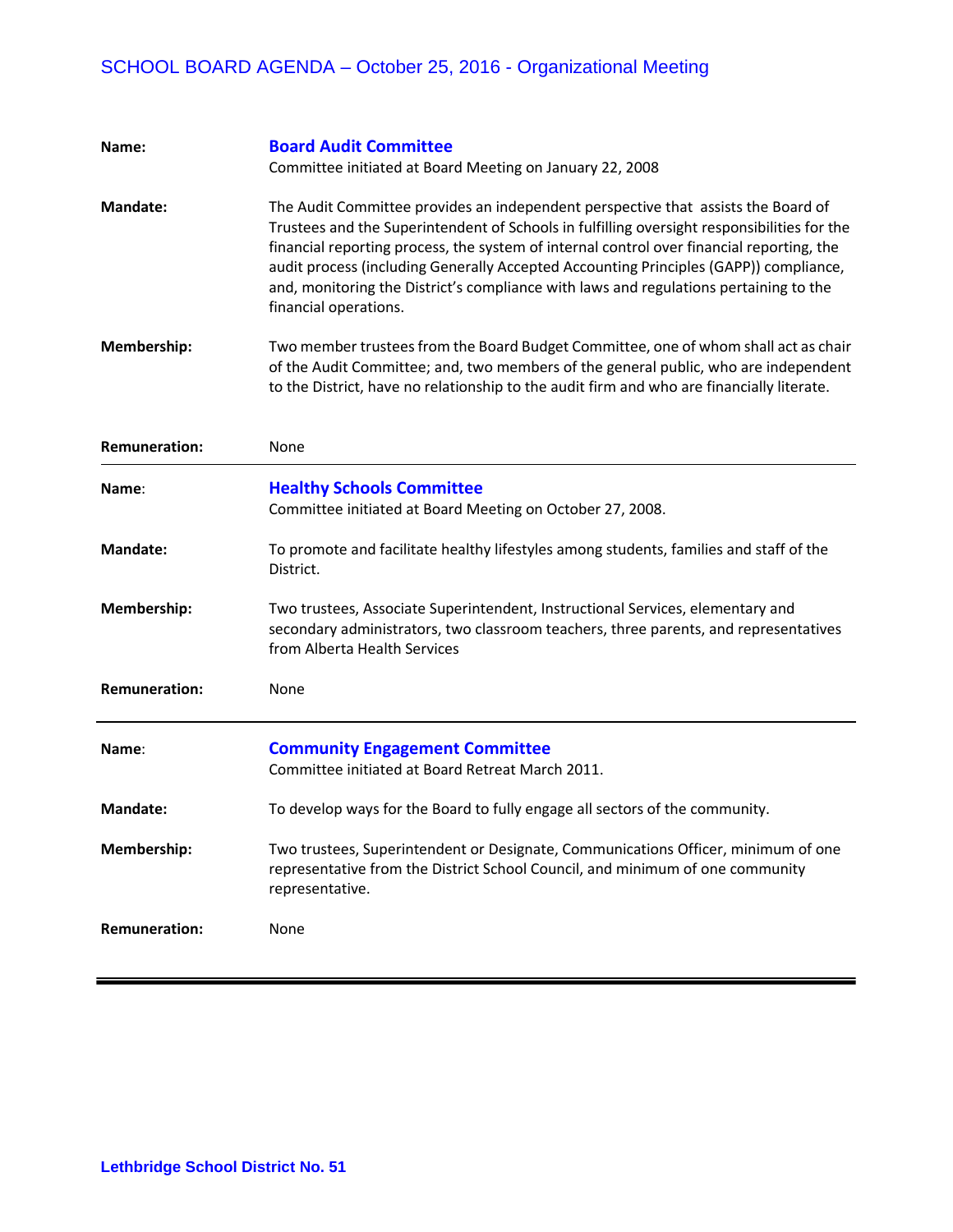## **SPECIAL (Ad Hoc) COMMITTEES**

| Name:                | <b>ATA Negotiating Committee</b>                                                                                                                                                                                                                                                                                                                                                                                                                                                                             |
|----------------------|--------------------------------------------------------------------------------------------------------------------------------------------------------------------------------------------------------------------------------------------------------------------------------------------------------------------------------------------------------------------------------------------------------------------------------------------------------------------------------------------------------------|
| <b>Mandate:</b>      | To negotiate (renegotiate), within parameters established by the Board, the<br>provisions of the Collective Agreement between the Board and the Alberta<br>Teachers' Association (Local 41). The committee shall have the authority to sign a<br>Memorandum of Agreement. Final approval of all revisions to the collective<br>agreement shall be by Board resolution. (Note: One Trustee and the<br>Superintendent (or designate) will serve as Board representatives on the Grievance<br>Committee)        |
| Membership:          | Two trustees serving at the pleasure of the Board, one of whom shall act as chair,<br>and the Associate Superintendent, Business Affairs (or designate).                                                                                                                                                                                                                                                                                                                                                     |
| Term:                | To conclusion of negotiations.                                                                                                                                                                                                                                                                                                                                                                                                                                                                               |
| <b>Remuneration:</b> | Per diem for negotiations meetings.                                                                                                                                                                                                                                                                                                                                                                                                                                                                          |
|                      |                                                                                                                                                                                                                                                                                                                                                                                                                                                                                                              |
| Name:                | <b>CUPE (Local 290) Negotiating Committee</b>                                                                                                                                                                                                                                                                                                                                                                                                                                                                |
| <b>Mandate:</b>      | To negotiate (renegotiate), within parameters established by the Board, the<br>provisions of the Collective Agreement between the Board and the Canadian Union<br>of Public Employees (Local 290). The committee shall have the authority to sign a<br>Memorandum of Agreement. Final approval of all revisions to the collective<br>agreement shall be by Board resolution. (Note: One trustee and the<br>Superintendent (or designate) will serve as Board representatives on the Grievance<br>Committee.) |
| Membership:          | Two trustees serving at the pleasure of the Board, one of whom shall act as chair,<br>and the Associate Superintendent, Business Affairs (or designate).                                                                                                                                                                                                                                                                                                                                                     |
| Term:                | To conclusion of negotiations.                                                                                                                                                                                                                                                                                                                                                                                                                                                                               |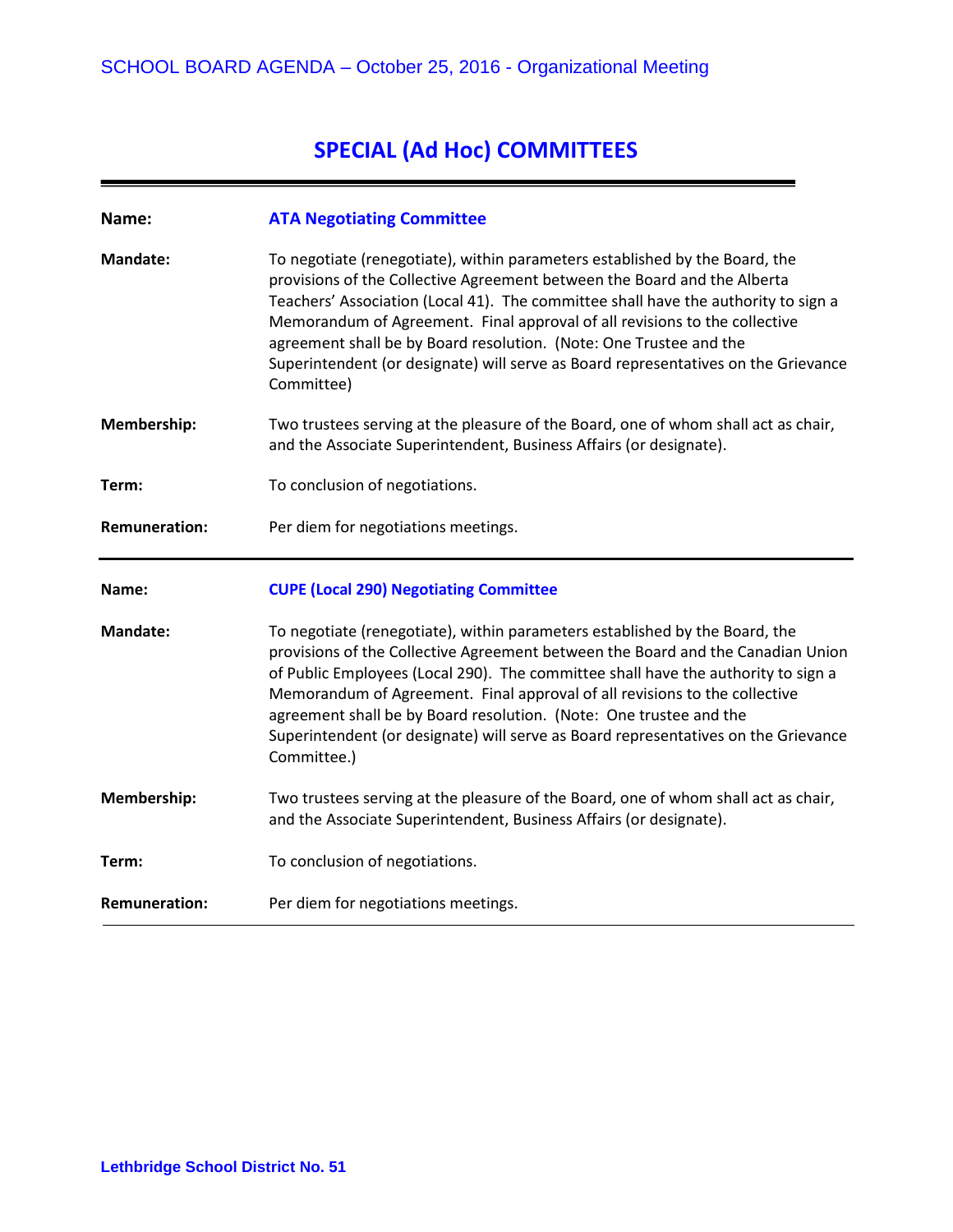| Name:                     | <b>CUPE (Local 2843) Negotiating Committee</b>                                                                                                                                                                                                                                                                                                                                                                                                                                                                |
|---------------------------|---------------------------------------------------------------------------------------------------------------------------------------------------------------------------------------------------------------------------------------------------------------------------------------------------------------------------------------------------------------------------------------------------------------------------------------------------------------------------------------------------------------|
| <b>Mandate:</b>           | To negotiate (renegotiate), within parameters established by the Board, the<br>provisions of the Collective Agreement between the Board and the Canadian Union<br>of Public Employees (Local 2843). The committee shall have the authority to sign a<br>Memorandum of Agreement. Final approval of all revisions to the collective<br>agreement shall be by Board resolution. (Note: One trustee and the<br>Superintendent (or designate) will serve as Board representatives on the Grievance<br>Committee.) |
| Membership:               | Two trustees serving at the pleasure of the Board, one of whom shall act as chair,<br>and the Associate Superintendent, Business Affairs (or designate).                                                                                                                                                                                                                                                                                                                                                      |
| Term:                     | To conclusion of negotiations.                                                                                                                                                                                                                                                                                                                                                                                                                                                                                |
| <b>Remuneration:</b>      | Per diem for negotiations meetings.                                                                                                                                                                                                                                                                                                                                                                                                                                                                           |
| Name:                     | <b>Non Union Staff Committee</b>                                                                                                                                                                                                                                                                                                                                                                                                                                                                              |
| <b>Mandate:</b>           | To discuss, within parameters established by the Board, contractual issues with<br>staff members not covered by the collective agreements and to make<br>recommendations to the Board with respect to these issues. Final approval of all<br>revisions shall be by Board resolution.                                                                                                                                                                                                                          |
| Membership:               | Two trustees serving at the pleasure of the Board, one of whom shall act as chair,<br>and the Superintendent (or designate).                                                                                                                                                                                                                                                                                                                                                                                  |
| Term:                     | To ratification of contracts                                                                                                                                                                                                                                                                                                                                                                                                                                                                                  |
| <b>Remuneration:</b>      | None                                                                                                                                                                                                                                                                                                                                                                                                                                                                                                          |
| Name:                     | <b>Expulsion Committee</b>                                                                                                                                                                                                                                                                                                                                                                                                                                                                                    |
| <b>Mandate:</b>           | To make decisions with respect to the expulsion/reinstatement of students who have been<br>suspended in accordance with section 25 of the School Act - and Board Policy 502.3                                                                                                                                                                                                                                                                                                                                 |
| Membership:               | Two trustees of the Board, a school administrator appointed by the Associate<br>Superintendent, Instructional Services.                                                                                                                                                                                                                                                                                                                                                                                       |
| Term:                     | A new committee shall be struck for each expulsion and serve until such time as a decision<br>with respect to expulsion/reinstatement has been reached.                                                                                                                                                                                                                                                                                                                                                       |
| <b>Remuneration: None</b> |                                                                                                                                                                                                                                                                                                                                                                                                                                                                                                               |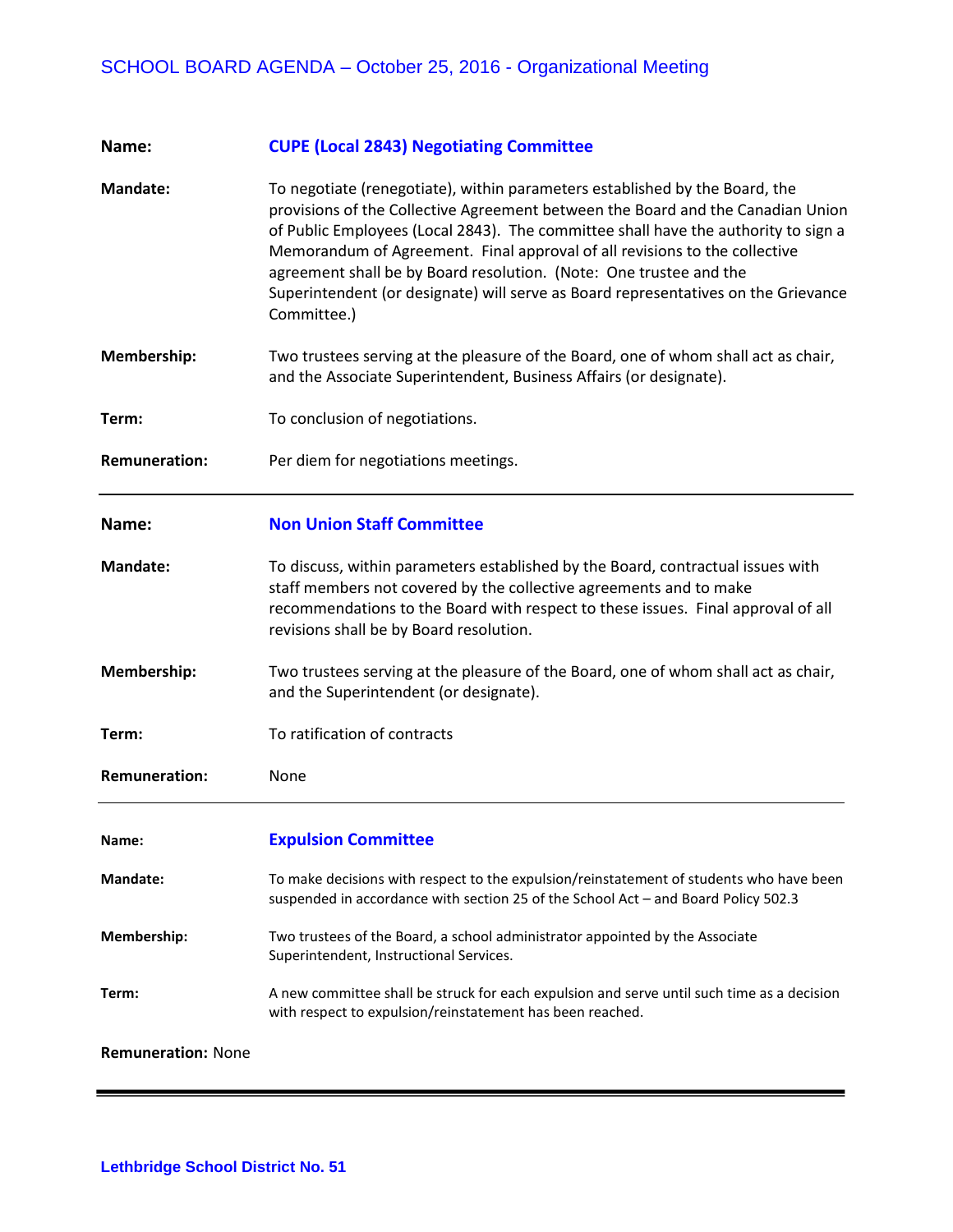## **JOINT COMMITTEES**

| Name:                | <b>ATA Working Conditions Committee</b><br>*See Collective Agreement                                                                                                                                                                                                                                                                                                                                                                                                                                                                                                                                                                                                                                                                               |
|----------------------|----------------------------------------------------------------------------------------------------------------------------------------------------------------------------------------------------------------------------------------------------------------------------------------------------------------------------------------------------------------------------------------------------------------------------------------------------------------------------------------------------------------------------------------------------------------------------------------------------------------------------------------------------------------------------------------------------------------------------------------------------|
| Mandate:             | The working conditions committee has authority in certain specified areas:<br>To provide a forum for discussion, by members of the school board,<br>□<br>senior administration and the Alberta Teachers Association, of<br>issues of common interest.<br>To administer the professional development fund established under<br>❏<br>clause 9.2 of the collective agreement between the Board and the<br>Alberta Teachers Association (Local 41).<br>To participate in the grievance procedure as outlined under clause<br>$\Box$<br>17 of the collective agreement between the Board and the Alberta<br>Teachers Association (Local 41).<br>(Note: The mandate of this committee is currently under review by<br>the Working Conditions Committee.) |
| Membership:          | Two Trustees serving at the pleasure of the Board, the Superintendent of Schools<br>(or designate), the Associate Superintendent, Business Affairs who shall act as<br>recording secretary and an equal number of representatives chosen by the Alberta<br>Teachers Association Local 41.                                                                                                                                                                                                                                                                                                                                                                                                                                                          |
| <b>Remuneration:</b> | None                                                                                                                                                                                                                                                                                                                                                                                                                                                                                                                                                                                                                                                                                                                                               |
| Name:                | <b>Business and Education Committee (Chamber of Commerce)</b>                                                                                                                                                                                                                                                                                                                                                                                                                                                                                                                                                                                                                                                                                      |
| <b>Mandate:</b>      | To provide a link between the schools of Lethbridge (public and private) and the<br>Lethbridge business community.                                                                                                                                                                                                                                                                                                                                                                                                                                                                                                                                                                                                                                 |
| <b>Appointees:</b>   | One Trustee serving at the pleasure of the Board.                                                                                                                                                                                                                                                                                                                                                                                                                                                                                                                                                                                                                                                                                                  |
| <b>Remuneration:</b> | None                                                                                                                                                                                                                                                                                                                                                                                                                                                                                                                                                                                                                                                                                                                                               |
| Name:                | <b>City/School Boards Committee</b>                                                                                                                                                                                                                                                                                                                                                                                                                                                                                                                                                                                                                                                                                                                |
| <b>Mandate:</b>      | To provide liaison between the elected officials and senior administration of the<br>City of Lethbridge, the Lethbridge School District No. 51 and the Holy Spirit Roman<br>Catholic Separate Regional School District No. 4.                                                                                                                                                                                                                                                                                                                                                                                                                                                                                                                      |
| <b>Appointees:</b>   | Two Trustees serving at the pleasure of the Board.                                                                                                                                                                                                                                                                                                                                                                                                                                                                                                                                                                                                                                                                                                 |
| <b>Remuneration:</b> | None                                                                                                                                                                                                                                                                                                                                                                                                                                                                                                                                                                                                                                                                                                                                               |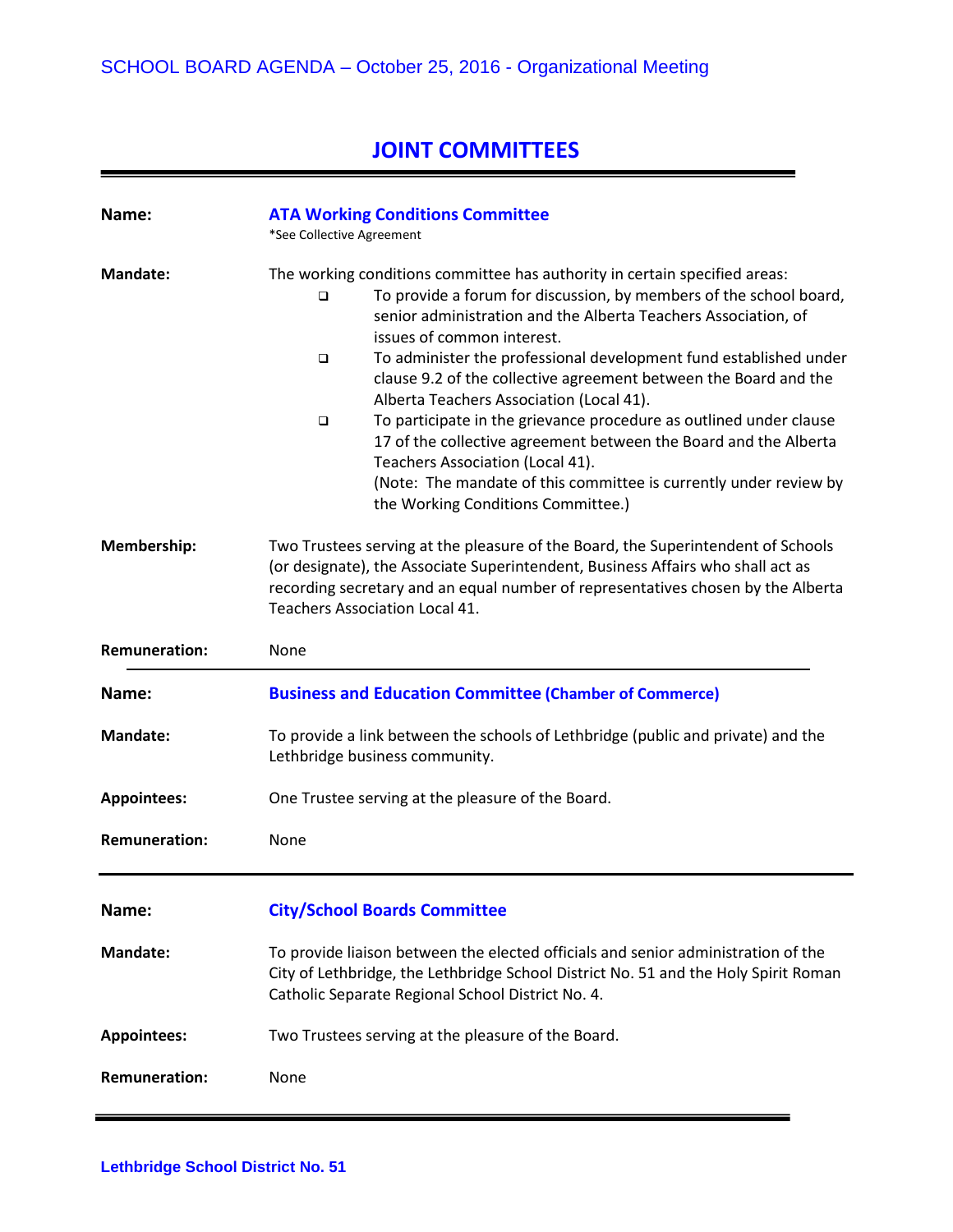### **BOARD REPRESENTATIVES**

| Name:                | <b>ASBA Zone 6 Executive</b><br>*See ASBA Bylaws                                                                                                                                    |
|----------------------|-------------------------------------------------------------------------------------------------------------------------------------------------------------------------------------|
| <b>Mandate:</b>      | To manage and direct the activities of the ASBA Zone 6 as outlined in<br>provincial and zone bylaws - see ASBA Bylaws.                                                              |
| <b>Appointees:</b>   | One trustee serving at the pleasure of the Board.                                                                                                                                   |
| <b>Remuneration:</b> | As determined by ASBA Zone 6.                                                                                                                                                       |
| Name:                | <b>District School Council</b>                                                                                                                                                      |
| <b>Mandate:</b>      | To liaise between the elected school councils and the Board of Trustees.                                                                                                            |
| Membership:          | One Trustee serving at the pleasure of the Board, the Superintendent, one<br>Administrators Committee representative, and one parent representative from<br>each school council.    |
| <b>Remuneration:</b> | None                                                                                                                                                                                |
|                      |                                                                                                                                                                                     |
| Name:                | <b>District Student Advisory Council</b>                                                                                                                                            |
| <b>Mandate:</b>      | To liaise between students from secondary schools, the Board of Trustees,<br>Executive Council and secondary school administration.                                                 |
| <b>Appointees:</b>   | One Trustee serving at the pleasure of the Board, the Superintendent, two<br>Administrators Committee representatives, student representatives from the<br>middle and high schools. |
| <b>Remuneration:</b> | None                                                                                                                                                                                |
| Name:                | <b>Making Connections Advisory Council</b>                                                                                                                                          |
| <b>Mandate:</b>      | To liaise between the District and Community Partners (Funders).                                                                                                                    |
| <b>Appointees:</b>   | One Trustee serving at the pleasure of the Board.                                                                                                                                   |